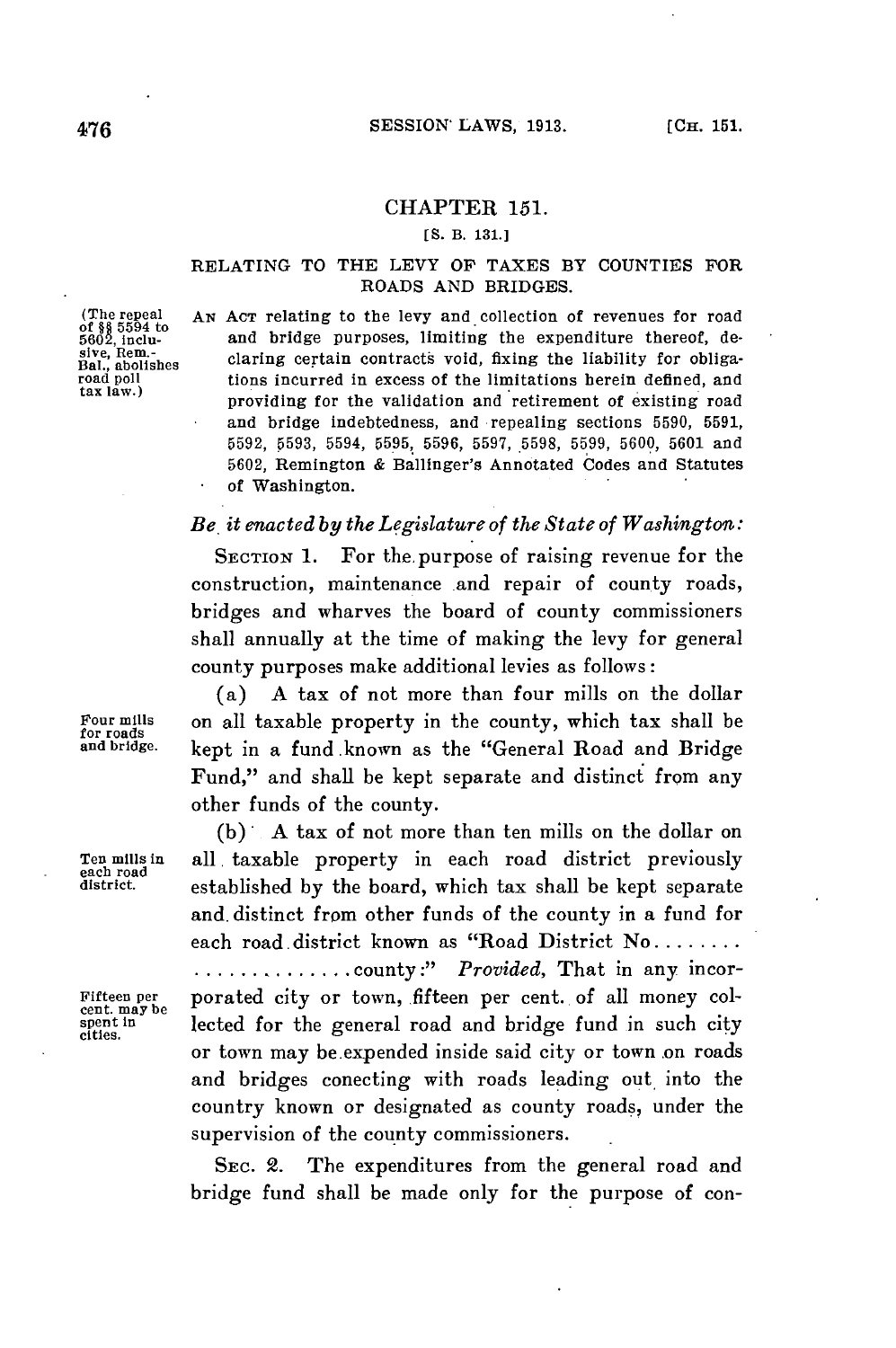structing, maintaining and repairing such county roads, **Limitation** bridges and wharves which are or will be main thoroughfares or lines of travel for all the inhabitants of the county, and for the purpose of purchasing operating and maintaining machinery, quarries and gravel pits used in such **Quarries and** construction, maintenance and repair.

SEc. **3.** The expenditures from the road district funds shall be made only for the purpose of constructing, main- **Expenditures** taining and repairing such roads, bridges and wharves as are situated within the road district and which shall be in the nature of branch roads or feeders to the main highways passing through the district, and for the further purpose of purchasing, operating and maintaining machinery and equipment used in such construction, maintenance and repair within the district. **All** bridges herein mentioned shall include all bridges of over twenty feet in length when constructed of wood or over ten feet when constructed of concrete, in counties that have or may hereafter adopt township organization.

SEc. 4. **All** of the taxes provided for in this act shall **General provisions** be levied, collected and disbursed **by** the same officers and **applicable.** in the same manner as taxes.levied for the county current expense fund.

SEc. **5.** The board of county commissioners shall have no power to create a debt or incur any liability, or in any way bind the county for any of the purposes mentioned in sections 2 and **3** hereof, for any amount in excess of eighty **Only eighty** per centum of the amount levied in the fiscal year for either **of levy can**<br>the general road and bridge fund on evit of the district unless more the general road and bridge fund or any of the district unless more than the been<br>road and bridge funds unless ofter deducting such eights we had in. road and bridge funds, unless after deducting such eighty per centum there is cash in the particular fund against which the liability is incurred: *Provided,* however, That in case of an unforeseen catastrophe which could not have **Emergencies.** been anticipated at the time the estimates were computed for such fiscal year, the board of county commissioners shall have authority, after passing a resolution setting out the facts, to issue warrants, which together with the cash on hand, will be sufficient to take care of the particular

**on expendigeneral fund.**

from **dis** trict

**per centum**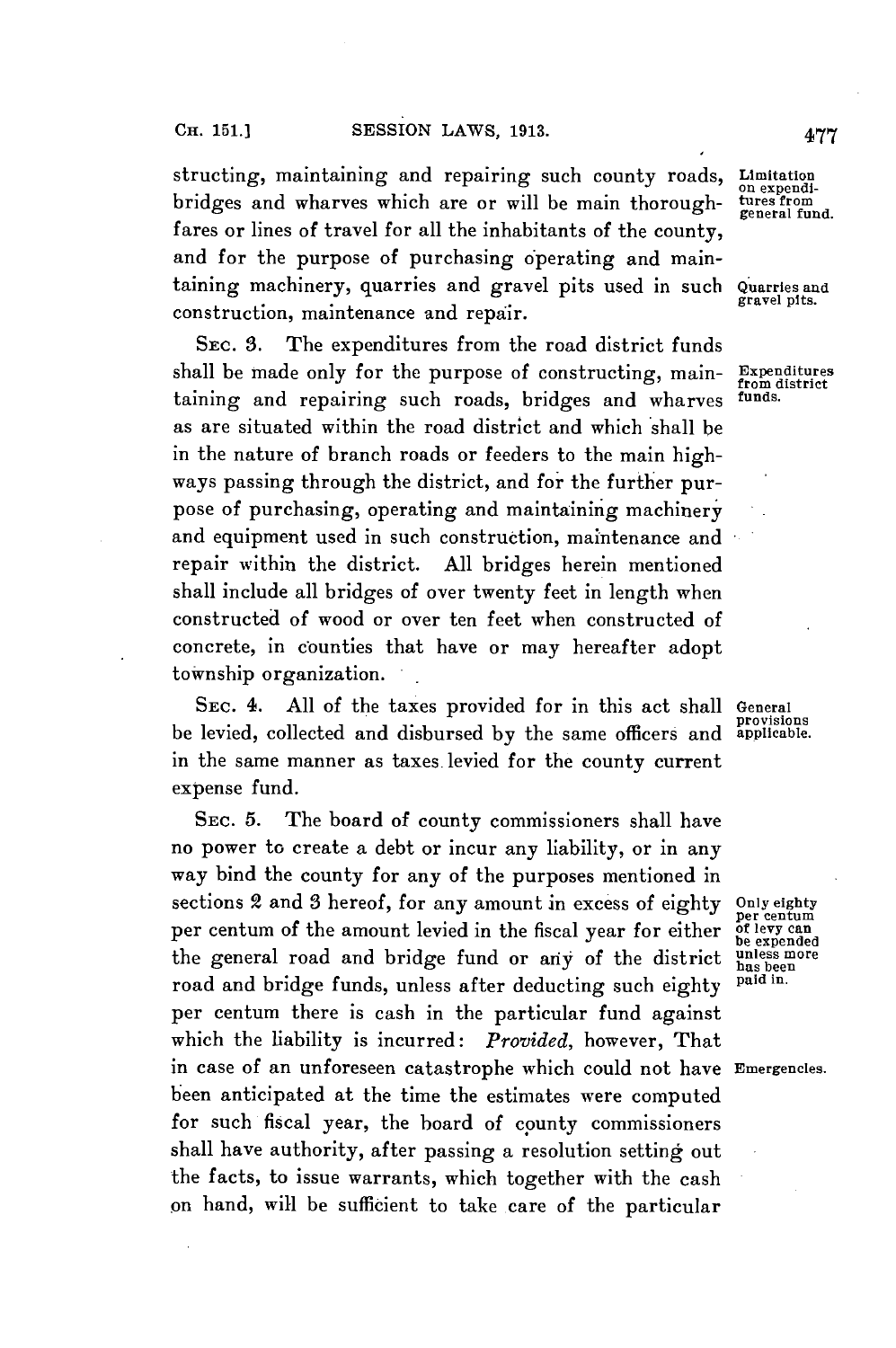case, but the amount of such warrant indebtedness shall be included in the levy for the fund against which such warrants are drawn made for the next succeeding fiscal **Excess** year. **All** contracts, authorizations, allowances, payments **claims void.** <sup>y</sup> and liabilities to pay, made or attempted to be made in violation of this act shall be void and shall never be the foundation or basis of a claim against a county, and all officers of such county are charged with notice of the condition of the treasury of said county and the extent of the claims against the same. **All** county commissioners, county auditors, county treasurers and any other officers authorizing or aiding to authorize, or auditing, or allowing any claim or demand upon or against such county, **Officers liable** or any fund-thereof, in violation of any of the provisions **for excess claims.** of this act, shall be liable in person and upon their several official bonds to the county of which they are officers, or to the person or persons, corporation or corporations, damaged **by** such illegal authorization to the extent of his or its loss **by** reason of the non-payment of the claim.

SEC. 6. All warrants outstanding issued prior to Jan-**Validation.** uary Ist, **1913, by** any county of the state against either the.general road and bridge fund or any district road and bridge fund are hereby validated insofar as such warrants are invalid because of the fact that the board of county commissioners did not have authority to create any indebtedness for road and bridge purposes.

SEC. 7. In any of the counties which, on the first day Special in- of January, **1913,** had a warrant indebtedness in any **of** debtedness **fund.** the road and bridge funds there is hereby created a special indebtedness fund which shall be designated as follows: "Special General Road and Bridge Indebtedness Fund, **.......** County," and "Special District Road and Bridge **Indebtedness.** Fund of District **Number....... ........ County." All** warrants outstanding on the first of January, **1913,** shall be transferred to and paid out of the special indebtedness Back taxes **funds** hereby created. All uncollected taxes levied for indicate the series of the paid into the series of the series of the series of the series of the series of the series of the series of the series of the s **fund.** the year **1912** and prior years, either for general road and bridge purposes or district road- and bridge purposes,